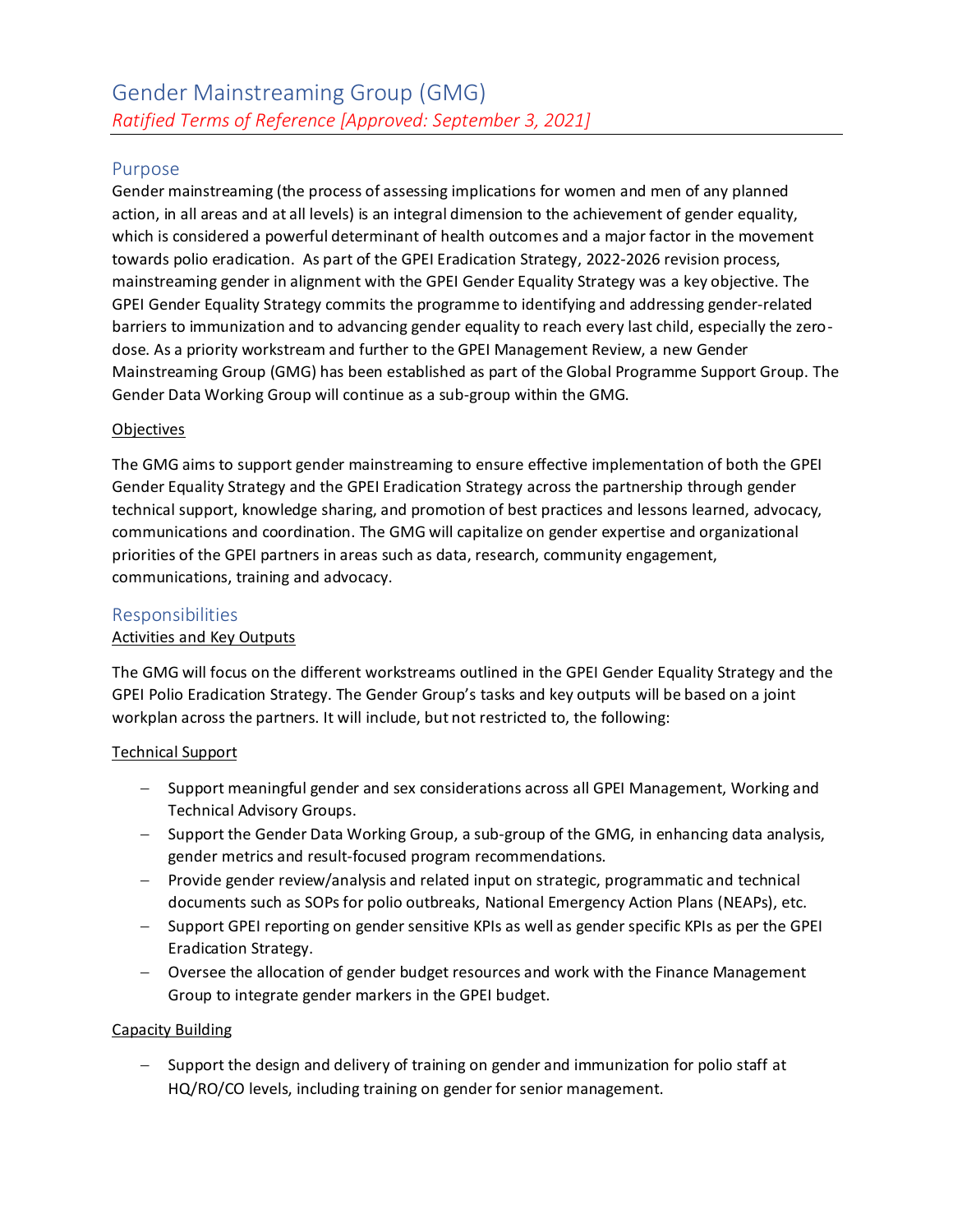- − Contribute to other training and capacity building opportunities on gender and immunization within and outside the partnership (e.g., IA2030 scholar course, Gavi, etc.).
- − Foster informal capacity enhancement, such webinars, mentoring, coaching, etc.

#### Advocacy & Communications

- − Support planning and management of advocacy opportunities through mainstreaming key gender related messages in advocacy plans (e.g., International Women's Day, Immunization Week, World Polio Day, World Health Assembly, etc.).
- − Strengthen the current Gender Champions for Polio Eradication Initiative and its implementation and monitoring.
- − In collaboration with Communications Officers, ensure that GPEI communications material are gender sensitive (GPEI website, SitRep, Polio News, etc.).
- − Identify new advocacy opportunities at global, regional and country level and support its implementation.
- − Engage with the WHO Gender, Equity and Human Rights (GER) Network and UNICEF equivalent.

## Composition and Secretariat

**Leadership** 

- The GMG shall be led by a Chair and Vice-Chair.
- The SC will appoint the named parties for the roles of Chair and Vice-Chair after soliciting feedback from the GMG members, using coordination support from the SC Secretariat. It is recommended that the individuals nominated to these two roles do not come from the same organization.
- The term for each role is 12 months, with the option for rotation (preferred) or renewal at the discretion of the SC.

Core group members will include a representative from each GPEI partner as well as the regional offices and the donor community.

Partners who are not core GPEI members but work closely with the program and contribute to gender mainstreaming in health programming will join ad-hoc calls related to specific topics and to their area of expertise:

- − United Nations Foundation (UNF)
- − GENDRO-GEH Network
- − Women in Global Health
- − Global Health Strategies (comms support)
- − Others as needed/identified on an ad hoc basis

#### Membership Expectations

In general, individual members of the GMG have the following responsibilities:

- Be familiar with the charge and work of the GMG.
- Have pertinent expertise (e.g., epidemiology, business) and/or represent the perspective of an agency or stakeholder group. If adequate gender expertise is not available within existing partner teams, alternative arrangements to ensure appropriate support will be pursued.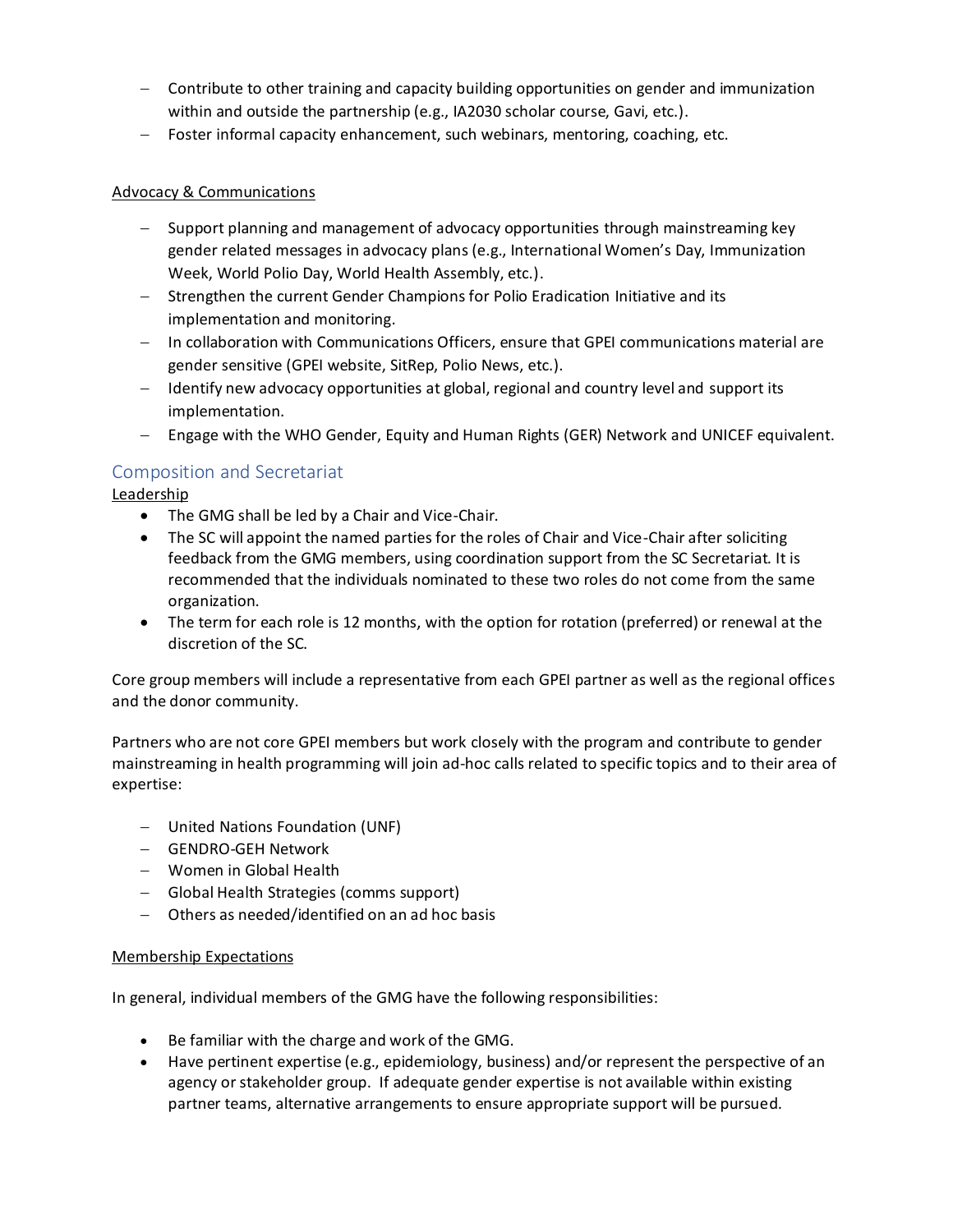- Attend 70% of all meetings (and for the entire duration of the meetings).
	- o A committee member who misses two consecutive meetings, when the member has not made a case for exception to the Chair, may be replaced.
	- $\circ$  If replacement of a member is required, the Chair will flag the issue with the pertinent agency and make the request.
- Be actively engaged at all meetings and provide relevant and focused comments (e.g., ensure that you have read circulated pre-read materials and have developed perspective on the topic area prior to attending the meeting).
- Dedicate time to participating in and/or leading work/activities, outside of planned meeting times.
	- $\circ$  The specific amount of time is to be estimated by the Chair and Vice-Chair and discussed with individual members at the start of the year but is generally expected to range from 10 to 20 hours/month.
- Demonstrate flexibility in unanimity building discussions and take different perspectives into account.
- Relay discussions and updates on work undertaken, back to the member's respective agency, to ensure coordinated efforts across GPEI and the agency (e.g., to minimize duplicative activities).
- Efforts will be made to guarantee gender balanced representation of members (ideally 50% women and 50% men) and to alternate among different level positions (to avoid appointing only junior positions).
- All core members will be offered additional gender training opportunities according to their needs/competencies.

For groups that have distinguished Core Members vs. Non-Core Members in their respective TOR:

- For Core Members, the above applies.
- For Non-Core Members (i.e., Supplementary or Liaison Roles), the Chair determines the responsibilities.

For partner agencies that propose individual member names to serve on the GMG, the above must be taken into consideration. The recommendation is to discuss capacity with the potential candidate, prior to a proposal to serve on the GMG.

## Secretariat

- The Secretariat role shall be determined by the Chair.
- There shall be one individual designated as the primary contact for the Secretariat, regardless of how many individuals actively work to support the GMG in its activities.
- The Secretariat supports the GMG with the following, as needed:
	- o Facilitating work in collaboration with the Chair and Vice-Chair;
	- o Scheduling meetings;
	- o Planning logistics;
	- o Compiling agendas;
	- $\circ$  Distributing meeting materials (pre-reads and post-discussion), including meeting minutes;
	- o Tracking action items and coordinating on progress to closure of action items;
	- $\circ$  Scheduling and preparing progress reports, in conjunction with the Chair and Vice-Chair;
	- o Coordinating with other groups; and
	- $\circ$  Maintaining responsibility for relevant documents (e.g., knowledge management / information management/online portal for sharing materials).